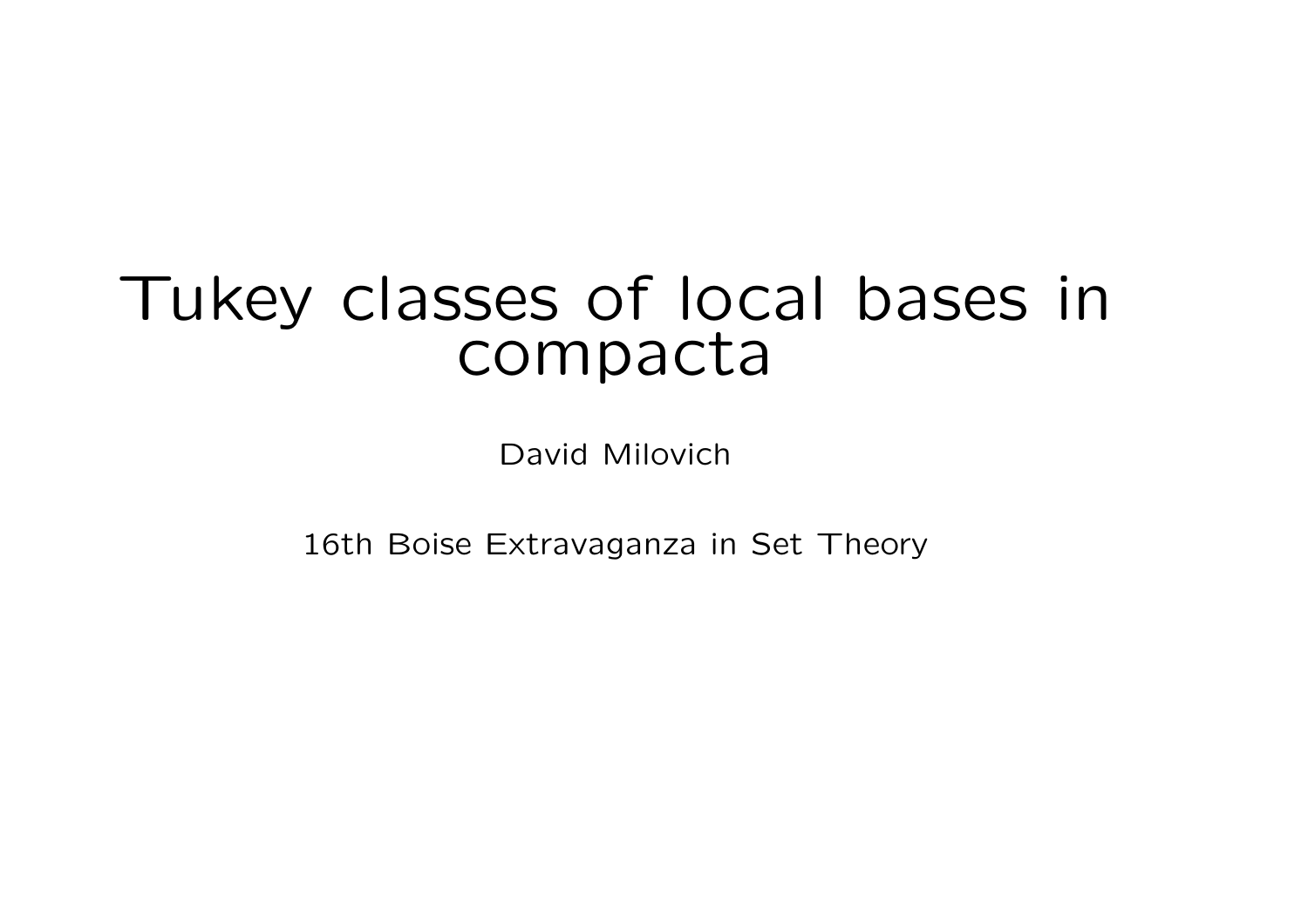## Motivation

- Study homeomorphism-invariant local properties of compacta in hopes of obtaining negative results about open questions about homogeneous compacta.
- Specifically, study order-theoretic properties of local bases of compacta.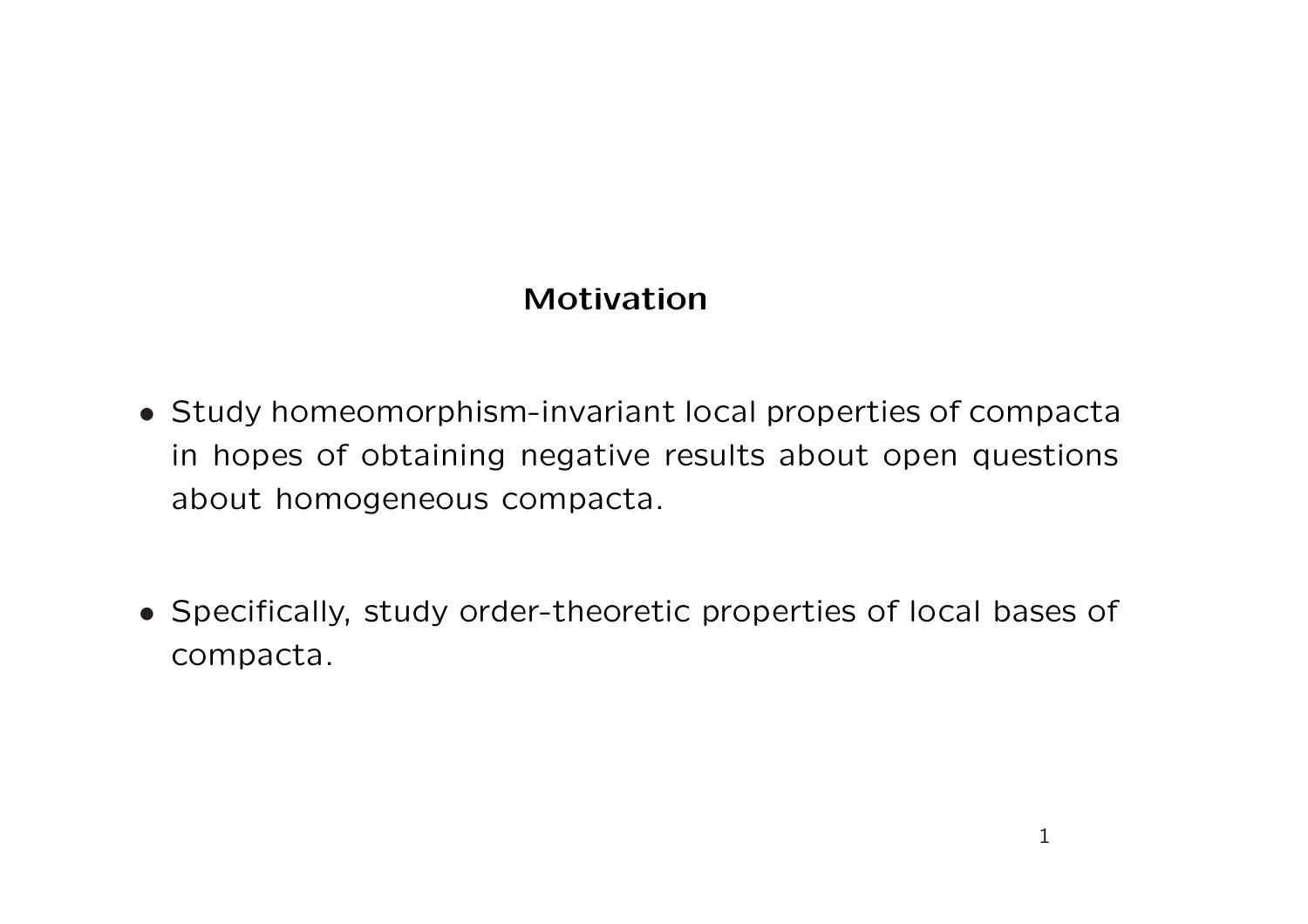#### Topological preliminaries

- Definition. A local base at a point p in a space X is a family  $F$  of open neighborhoods of p such that every neighborhood of  $p$  contains an element of  $\mathcal{F}$ .
- Definition. A local  $\pi$ -base at a point p in a space X is a family F of nonempty open subsets of X such that every neighborhood of p contains an element of  $\mathcal{F}$ .
- Definition.  $\chi(p, X) = \min\{|\mathcal{F}| : \mathcal{F} \text{ local base at } p\}.$
- Definition.  $\pi \chi(p, X) = \min\{|\mathcal{F}| : \mathcal{F} \text{ local } \pi\text{-base at } p\}.$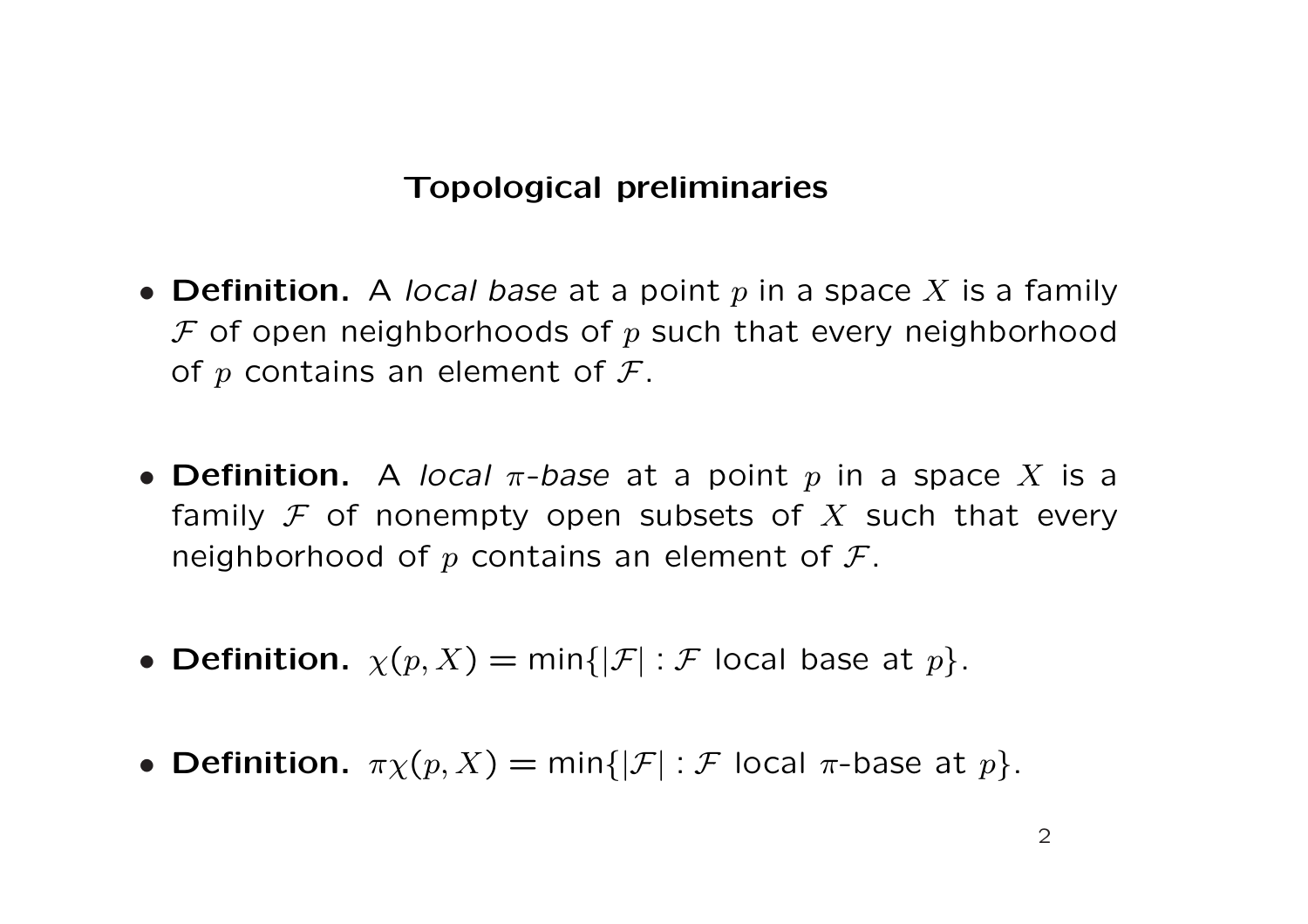#### Tukey equivalence

- Definition. A directed set  $P$  is Tukey reducible to a directed set Q (written  $P \leq_T Q$ ) if there is map from P to Q such that the image of every unbounded set is unbounded.
- Theorem (Tukey, 1940).  $P \equiv_T Q$  iff P and Q embed as cofinal subsets of a common third directed set.
- Convention. Families of open sets are ordered by ⊃.
- Corollary. Every two local bases at a common point are Tukey equivalent.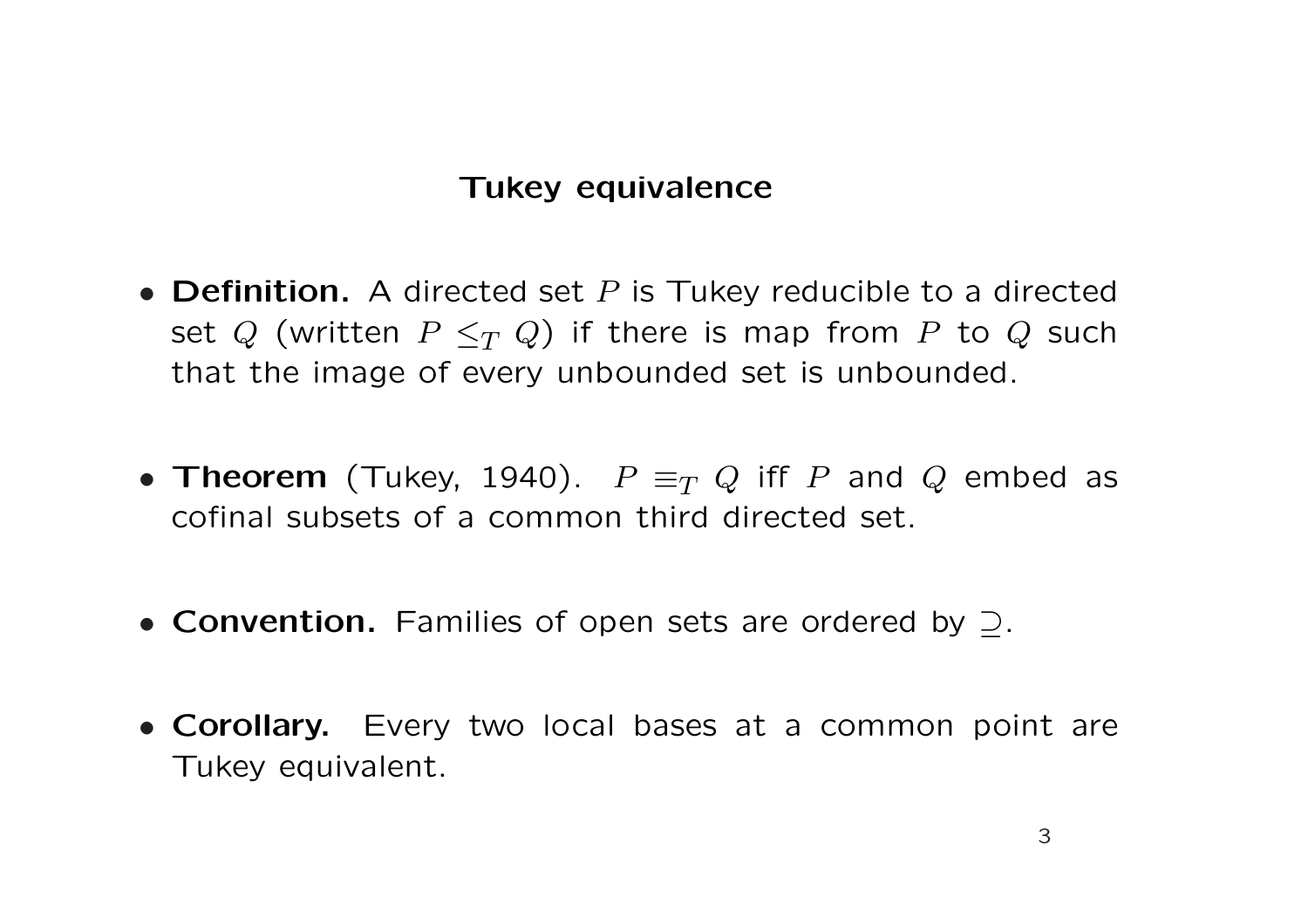- $P \leq_T Q \Rightarrow cf(P) \leq cf(Q)$
- $\alpha \leq_T \beta \Leftrightarrow cf(\alpha) = cf(\beta)$
- $P \leq_T P \times Q$
- If  $P \leq_T R \geq_T Q$ , then  $P \times Q \leq_T R$ .
- Convention. Sets of the form  $[A]^{<\kappa}$  are ordered by  $\subseteq$ .
- $P \leq_T [\text{cf}(P)]^{\leq \omega}$
- $[A]^{<\omega} \leq_T [B]^{<\omega} \Leftrightarrow |A| \leq |B| + \omega$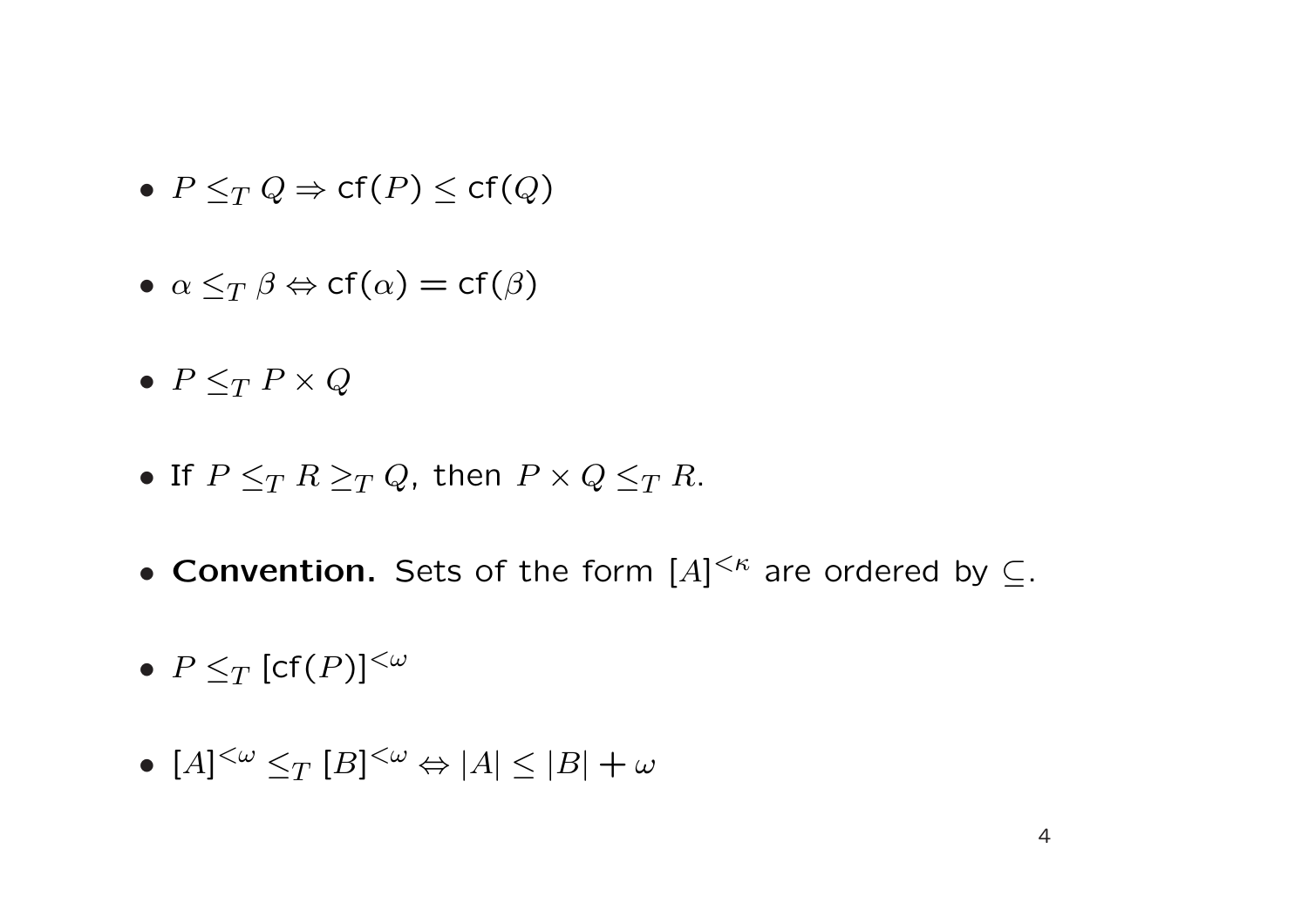- Theorem 1. Let X be a compactum and  $\kappa = \min_{p \in X} \pi \chi(p, X)$ . Then there is a local base  $\mathcal F$  at some point in X such that  $[\kappa]^{<\omega} \leq_T \mathcal{F}.$
- Corollary. Let X be a compactum such that every point has a local base with no uncountable antichains (in the sense of incomparability). Then there is a countable local  $\pi$ -base at some point in  $X$ .
- Proof. Use  $\omega_1 \to (\omega_1, \omega + 1)$  to conclude that  $[\omega_1]^{<\omega}$  is not Tukey reducible to any local base of X. Apply Theorem 1.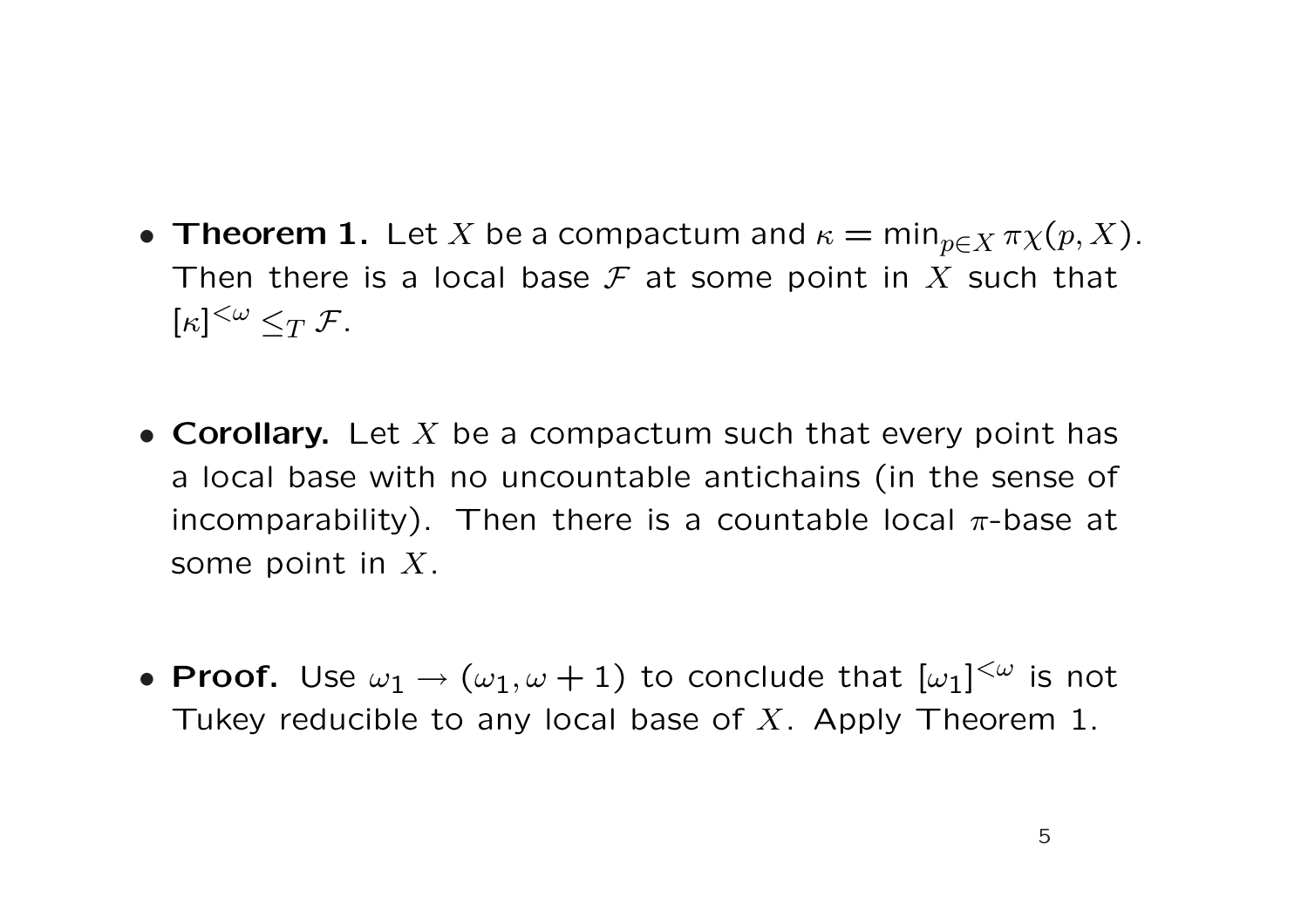- Definition. A directed set P is flat if  $P \equiv_T [\text{cf}(P)]^{\langle \omega \rangle}$ . A point in a space is flat if it has a flat local base.
- Corollary. Let X be a compactum such that  $\pi \chi(p, X) =$  $\chi(q, X)$  for all  $p, q \in X$ . Then X has a flat point.
- **Definition.** A compactum is *dyadic* if it is a continuous image of a power of 2.
- Theorem 2. Every point in every dyadic compactum is flat.
- Question. Is every point in every homogeneous compactum flat?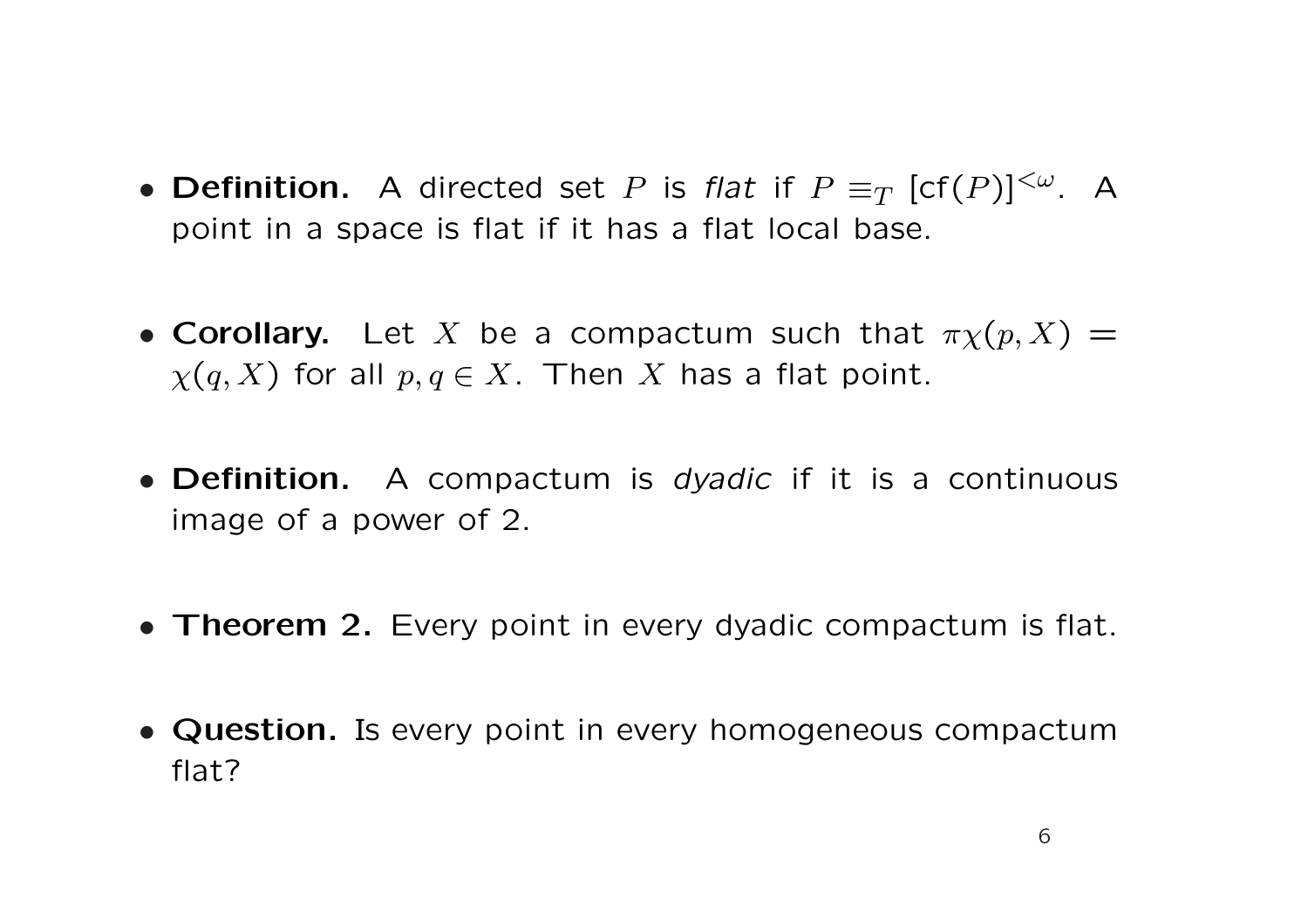Independence results about  $\beta\omega \setminus \omega$ 

- Theorem 3 (Dow & Zhou, 1999). There is a flat point in  $\beta\omega \setminus \omega$ .
- Question. Is it consistent that all points in  $\beta\omega \setminus \omega$  are flat?
- Theorem 4 (MA). If  $\omega \leq cf(\kappa) = \kappa \leq \mathfrak{c}$ , then  $\beta\omega \setminus \omega$  has a local base Tukey equivalent to  $[c]^{<\kappa}$ .
- Question. Assuming MA, does Theorem 4 enumerate all Tukey classes of local bases of  $\beta\omega \setminus \omega$ ?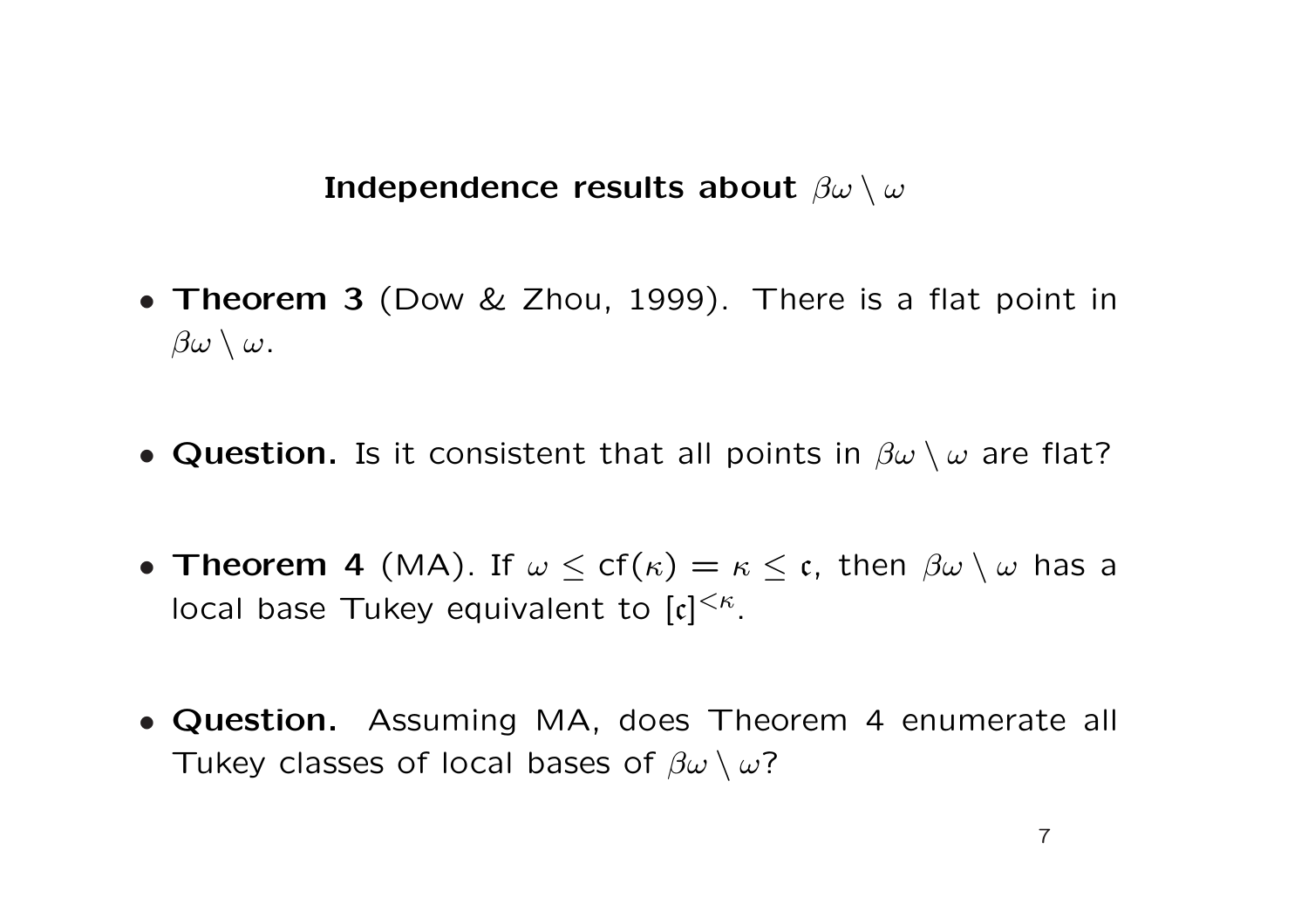- Definition. The *pseudointersection number* p is the least  $\kappa$ for which  $MA_{\kappa}$  fails for some  $\sigma$ -centered poset.
- Theorem 5. If  $\kappa$  is a regular infinite cardinal less than p and Q is a  $\kappa$ -directed set, then no local base in  $\beta\omega \setminus \omega$  is Tukey equivalent to  $\kappa \times Q$ . 4/9/2007: The second  $\kappa$  should be a  $\kappa^+$ .
- Corollary (MA). If  $\kappa$  and  $\lambda$  are distinct regular infinite cardinals, then no local base in  $\beta\omega \setminus \omega$  is Tukey equivalent to  $\kappa \times \lambda$ .
- Theorem 6. Given any two regular uncountable cardinals  $\kappa$ and  $\lambda$ , it is consistent with ZFC that  $\beta\omega \setminus \omega$  has a local base Tukey equivalent to  $\kappa \times \lambda$ .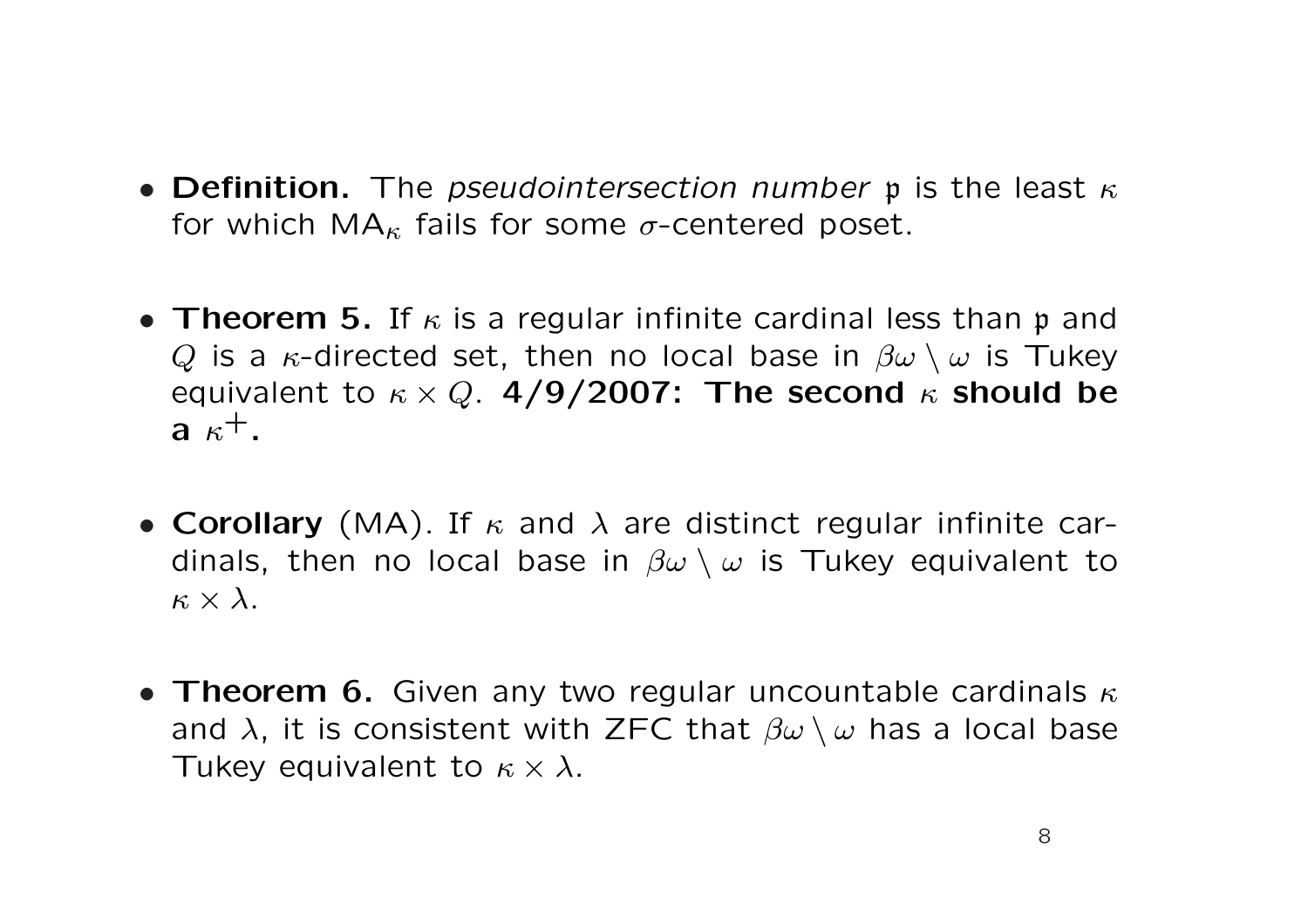• Remark. It is not hard to show that, for a fixed  $\kappa$ , a construction of Brendle and Shelah (1999) can be trivially modified to yield of a model of ZFC in which  $\beta\omega \setminus \omega$  has a local base Tukey equivalent to  $\kappa \times \lambda$  for each  $\lambda$  in an arbitrary set of regular cardinals exceeding  $\kappa$ .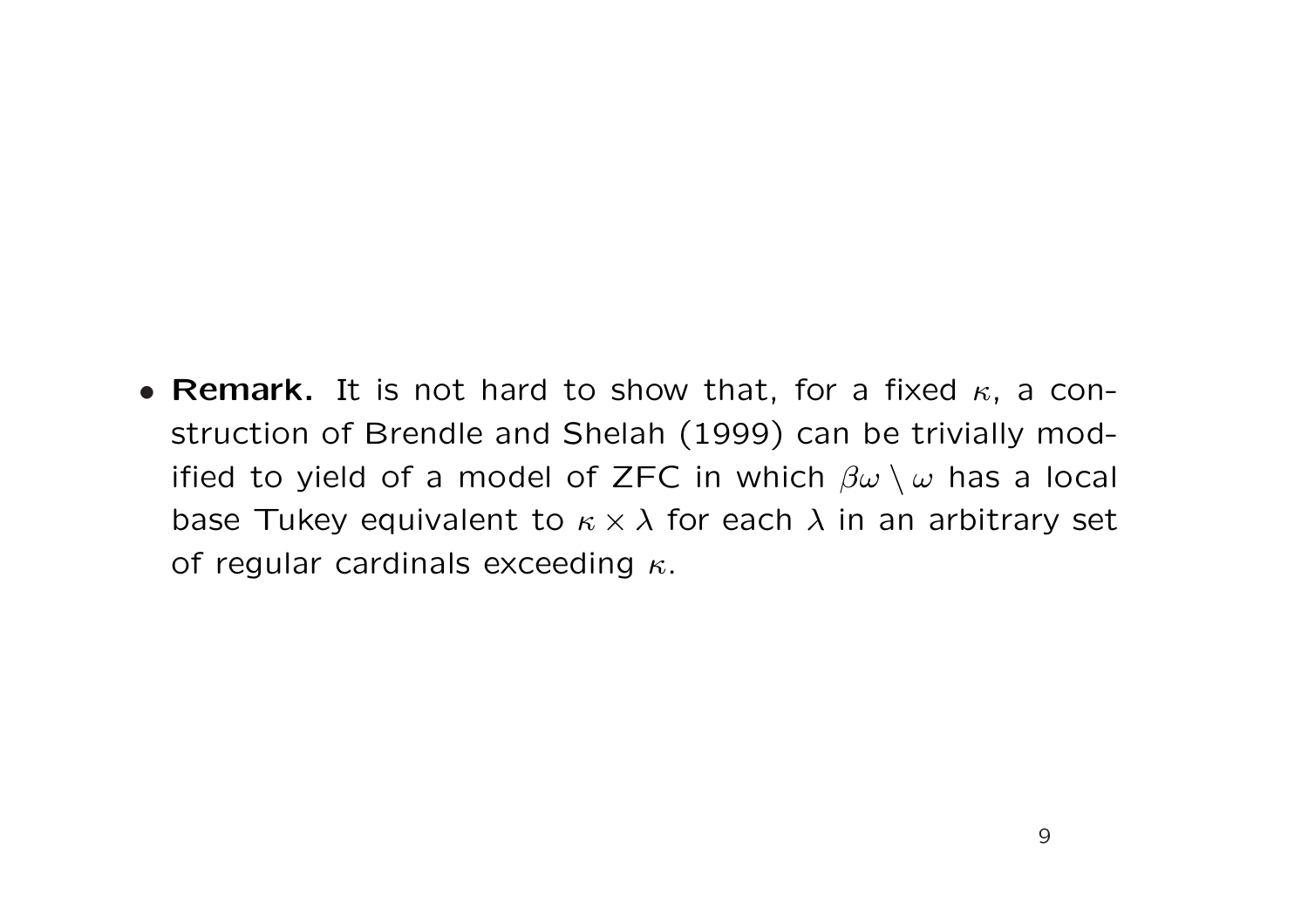### References

J. Brendle and S. Shelah, Ultrafilters on  $\omega$ —their ideals and their cardinal characteristics, Trans. AMS 351 (1999), 2643–2674.

A. Dow and J. Zhou, Two real ultrafilters on  $\omega$ , Topology Appl. 97 (1999), no. 1–2, 149–154.

J. W. Tukey, Convergence and uniformity in topology, Ann. of Math. Studies, no. 2, Princeton Univ. Press, Princeton, N. J., 1940.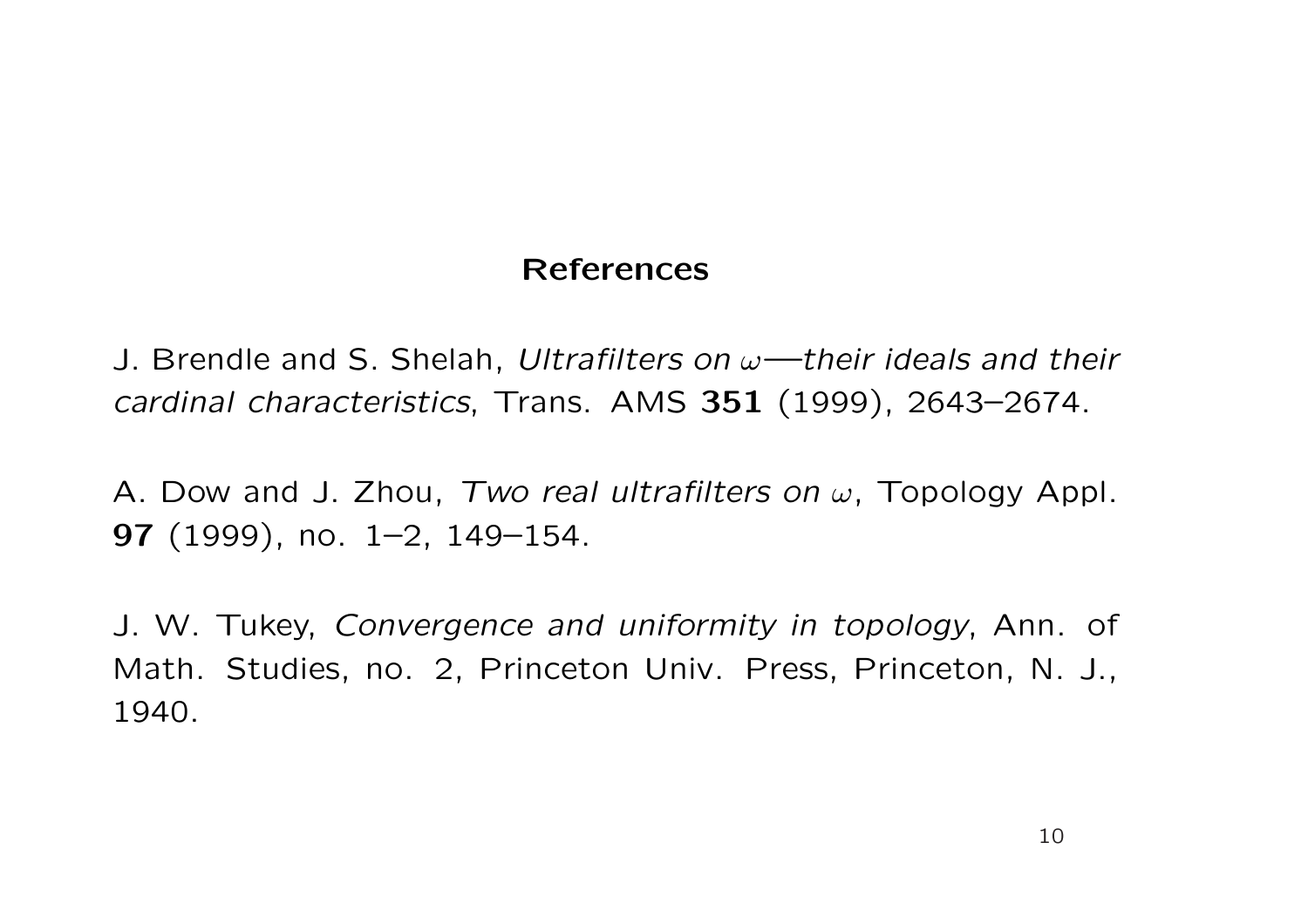• About the proof of Theorem 2. It suffices to build a local base F at a given point such that F is  $\omega$ -like (*i.e.*, all bounded sets are finite). We proceed by induction on the weight of the space, using a chain of elementary substructures of some  $H_{\theta}$  and a nice reflection property of free boolean algrebras, which are the Stone duals of powers of 2.